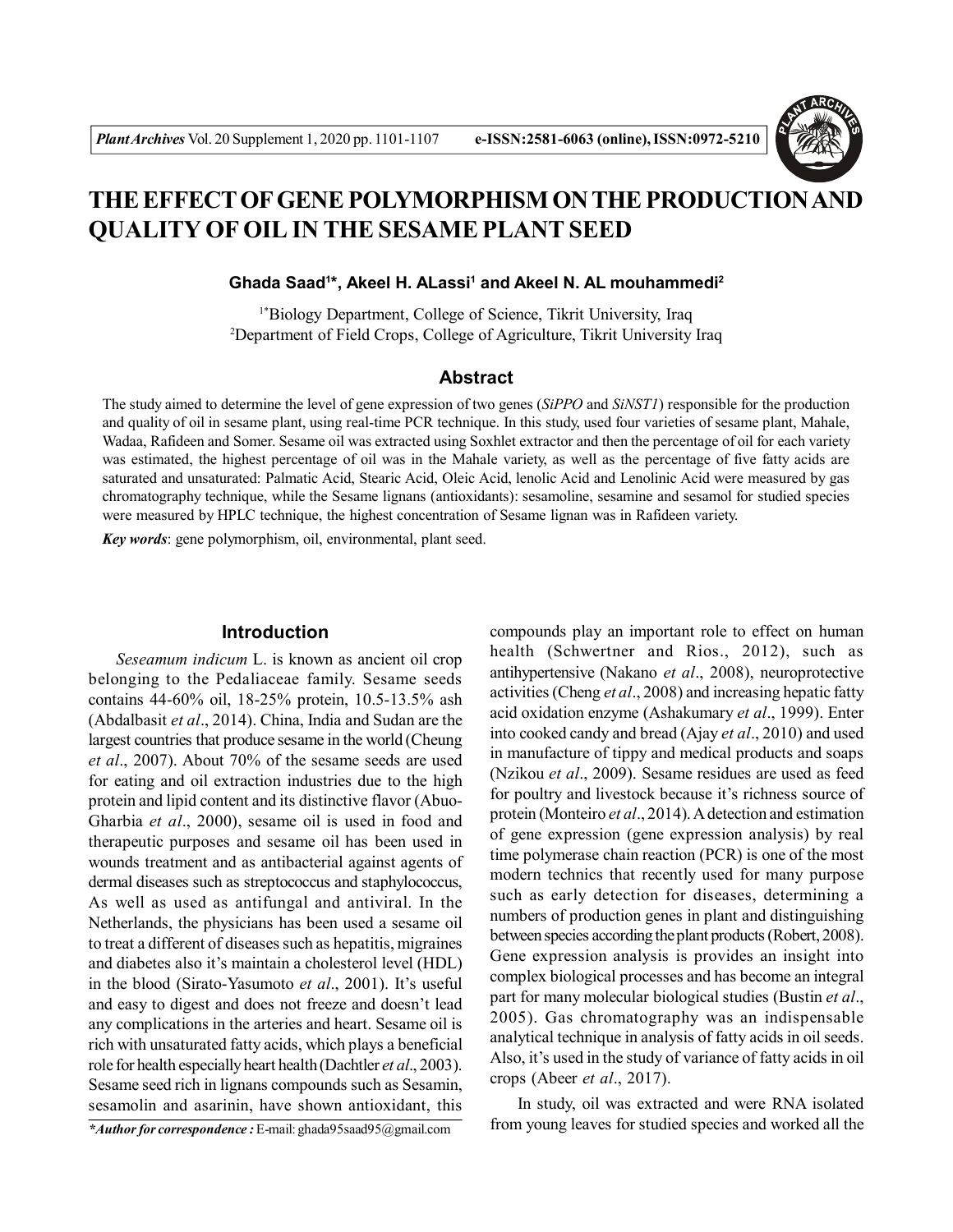required experiments and recorded the results according to the steps for which they were prepared:

- 1. Measurement of oil percentage by GC in the studied species.
- 2. Measurement the concentration of active substances by HPLC in the studied species.
- 3. Use real time PCR technique to measure a level of gene expression for two association gene with oil production in sesame plant.
- 4. Finding relationship between a gene expression of the genes which responsible for oil production and quantity in the studied species and comparison among the four species in terms of oil production and quantity.

# **Materials and Methods**

Samples preparation: The four species of sesame plant (Mahale, Somer, Rafideen, Wadaa) were cultivated in April 2019 and all samples taken after 45 day for study.

RNA gene isolation: RNA was isolated from fresh leaves four species using Quick-RNA plant miniprep kit that supplied from ZYMO research USA company, fresh leaves were collected and grinded using mortar, the samples were placed in mortar and liquid nitrogen added to crushed the cells. Then placed in ZR Bashing Bead Lysis tube after crushed and added 800µL RNA lysis buffer mixed for 30 second by vortex, then the tubes placed in centrifuge for 1 minute and pulled 400µl from top layer and placed in ZYMO-spin IIICG columns and centrifuged for 30s. then added 95-100% ethanol and well mixed. The mixture moved to ZYMO-spin IIC columns and centrifuged for 30s., then added RNA prep to ZYMO-spin IIC columns and centrifuged for 30s. Added 700µl from RNA washing buffer to ZYMO-spin IIC columns and centrifugation for 30s. 400µl from RNA washing buffer added to ZYMO-spin IIC columns and centrifugation for 2min. to ensure the removal of washing solution and carefully transferred ZYMO-spin IIC columns to RNAase free tubes 50µl DNAase/RNAase free water. Directly added to ZYMO-Spin IIC columns and well mixed followed by centrifugation for 30s. The ZYMO-spin IIIHRC filter was placed in collection tubes and 600µl from prep solution and centrifuged for 3min. at 8000 rpm, then RNA transferred to ZYMO-spin IIIHRC filter in RNAase free tubes and centrifuged for 3min. at 16000 rpm.

Replication of sesame plant RNA by PCR one step RT-qPCR: A replication was performed by KAPA SYBR FAST one-step qRT-PCR kit supplied from ROCHE CANDA company. A quantitative real time PCR qPCR test performed efficiently by one step (amplification and synthesis cDNA in one step) (Marisa and Juan., 2005), using RNA strand that may quickly convert. This test performed by KAPA SYBR FAST one-step qRT-PCR kit, which is a sensitive and appropriate solution in real time which includes master mix (2x) and KAPA RTmix, and using a chemical SYRBR green dye and using primers in amplification:

a. SinST1 gene: Forward:5'-GCCACAAGACACTG GACACT-3'

Reverse:5'-AGACGATCTGGCAAAGCTCC-3'

b. Sippo gene: Forward: 5'-AATCCAACCAATCGG GTCC-3'

Reverse:5'-CGACCCCGACGAGAAAGAAA-3'

c. 18sRNA (reference gene): Forward:5'-GATTCC TGCAACGAAAGCAAA-3'

Reverse:5'-CGAACACTTCACCGGACCAT-3'

**Table 1:** Show the required volume of each component was calculated based on the following:

| Component                   | $20 \mu L$                   | Final       |
|-----------------------------|------------------------------|-------------|
|                             | (Final volume) concentration |             |
| Sybr green kappa Master mix | $10 \mu L$                   |             |
| Forward primer              | $0.4 \mu L$                  | $0.2 \mu M$ |
| Reverse primer              | $0.4 \mu L$                  | $0.2 \mu M$ |
| 50X KAPART Mix              | $0.4 \mu L$                  | 1X          |
| Nuclease-free water         | $4.2 \mu L$                  |             |
| RNA Sample Volume           | $4.6 \mu L$                  | $1pg-100ng$ |

**Table 2:** Show RT-PCRCycling Program.

| Step                  | Temp. $(^{\circ}C)$ | Time                | Cycle |
|-----------------------|---------------------|---------------------|-------|
| Reverse transcription | $42^{\circ}$ C      | $10 \,\mathrm{min}$ |       |
| Enzyme activation     | 95 °C               | 3 min               |       |
| Denaturation          | 95.0 $\degree$ C    | 15 sec              |       |
| Annealing             | 53.0 °C             | $15$ sec            | 40    |
| Extension             | $72.0 \text{°C}$    | 15 sec              |       |

**Table 3:** Shows results of qRT-PRC technique for studied species. 1. Mahale, 2. Wadaa, 3. Rafideen and 4. Somer.

| <b>Sample Name</b>    | $\alpha$ | $\Delta$ Ct | $CycleNumber \Delta Ct$ |
|-----------------------|----------|-------------|-------------------------|
| Sippo1                | 31       | 18          | $40-18=22$              |
| Sippo2                | 30.4     | 14.6        | $40-14.6=25.4$          |
| Sippo3                | 30.5     | 15.5        | $40 - 15.5 = 24.5$      |
| Sippo4                | 30.9     | 17.9        | $40-17.9=22.1$          |
| SiNST <sub>1-1</sub>  | 22       | 9           | $40 - 9 = 31$           |
| SiNST <sub>1</sub> -2 | 23.2     | 7.4         | $40 - 7.4 = 32.6$       |
| SiNST <sub>1-3</sub>  | 23.1     | 8.1         | $40-8.1 = 31.9$         |
| SiNST <sub>1-4</sub>  | 22       | 9           | $40 - 9 = 31$           |
| 18 <sub>sRNA1</sub>   | 13       |             |                         |
| 18 <sub>sRNA2</sub>   | 15.8     |             |                         |
| 18 <sub>sRNA3</sub>   | 15       |             |                         |
| 18 <sub>sRNA4</sub>   | 13       |             |                         |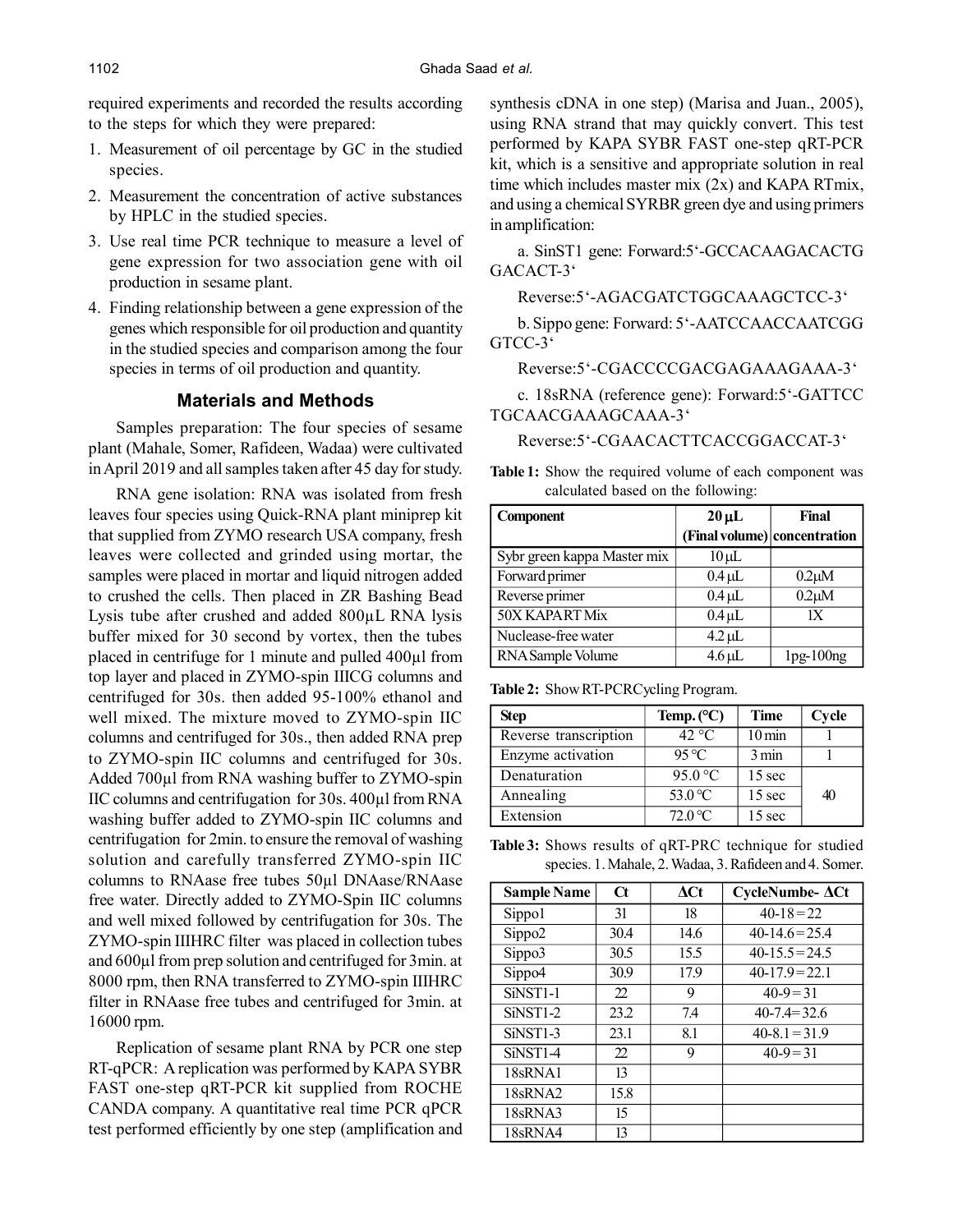

**Fig. 1:** Show the curves of threshold values (CT) in qRT-PRC for Sippo and SinSTi genes.



**Fig. 2:** Show the analysis of fatty acids in Mahale species using GC technique.

Oil extraction: Sesame oil was extracted by soxhelt extractor, where 5 gm of dry grinded seeds samples was taken and placed in Solvent extractor. The oil extraction performed in Hexan and recorded a weight of samples after the solvent evaporated and calculated the oil percentage according to the following equation **(**A.O.C.S. 1976**)**:

Oil percentage  $=$ (oil weight/dry sample weight) $\times$ 100

Measurment of some saturated and unsaturated fatty acids in sesame seeds oil: Fatty acids was analyzed by gas chromatography (gas Co2010 shimadzue Japan) where used a ionized flame detection (IFD) and separated a saturated and unsaturated fatty acids from samples,

The concentrations of fatty acids in each species were as following :

| <b>Spices</b> | <b>Palmatic</b> | Oleic     |           | Lenolic   Lenolinic   Stearic |           | Fatty      |
|---------------|-----------------|-----------|-----------|-------------------------------|-----------|------------|
|               | acid            | acid      | acid      | acid                          | acid      | percentage |
| Mahale        | 0.0869%         | 0.443%    | 0.266%    | 36.289%                       | $1.067\%$ | 38.1519%   |
| Somer         | 0.056%          | $0.421\%$ | $0.221\%$ | 24 742%                       | $0.271\%$ | 25 71 1%   |
| Rafideen      | 0.065%          | 0.241%    | 0.242%    | 24 742%                       | 0.812%    | 26.102%    |
| Wadaa         | 0.093%          | 0.517%    | 0.129%    | 31.67%                        | $1.444\%$ | 33.853%    |

Chromatogram C:\GCsolution\Data\Project1\Data1L547.gcd - Channel 1 Intensity<br>100000 75000 50000 25000  $\frac{1}{9}$  $10$  $\frac{1}{2}$  $\overline{5}$  $\ddot{6}$  $\overline{7}$  $\overline{8}$  $\overline{11}$  $\ddot{a}$ min

**Fig. 3:** Show the analysis of fatty acids in Sumer species using GC technique.

**Table 4:** Show oil percentage in the studied species of sesame plant.

| Oil Percentage % | <b>Studied species</b> |
|------------------|------------------------|
|                  | Mahale                 |
| 47 16            | Somer                  |
| 4845             | Rafideen               |
| 50.8             | Wadaa                  |

their quantities and qualities were estimated and compared with separated standard samples on capillary separation columns SE30 at dimensions 30m\* 0.25 mm. a saturated and unsaturated fatty acids that separated were calculated by the following equation **(**Zhang and Wang., 2015**):**

C sample =  $C(st) \times A$ ( sample )/A(St)

Determination a sesame lignin in sesame seeds oil: Functional compounds in sesame seeds oil were determined and estimated by HPLC. A functional compounds that extracted from sesame seeds oil are (sesamine, sesamoline, sesamol). Those functional compounds measured according to the following equation (Wang *et al*., 2005):

C sample =  $C(st) \times A(sample) / A(St)$ 

## **Results and Discussions**

The results of real time PCR technique: RNA was successfully isolated from fresh leaves of sesame plant species by Quick RNA plant miniprep. The concentration of RNA ranged between ( $24-45$  ng/ $\mu$ l) with purity ranged

> (1.6-1.8) to use in RT-qpcr technology to detect and estimate the level of gene expression of the two genes (SinST1 and Sippo) responsible for oil production in sesame plant. The 18S rRNA gene used as reference gene. The relative quantitative expression method is adopted where data are provided for a reference gene and expressed for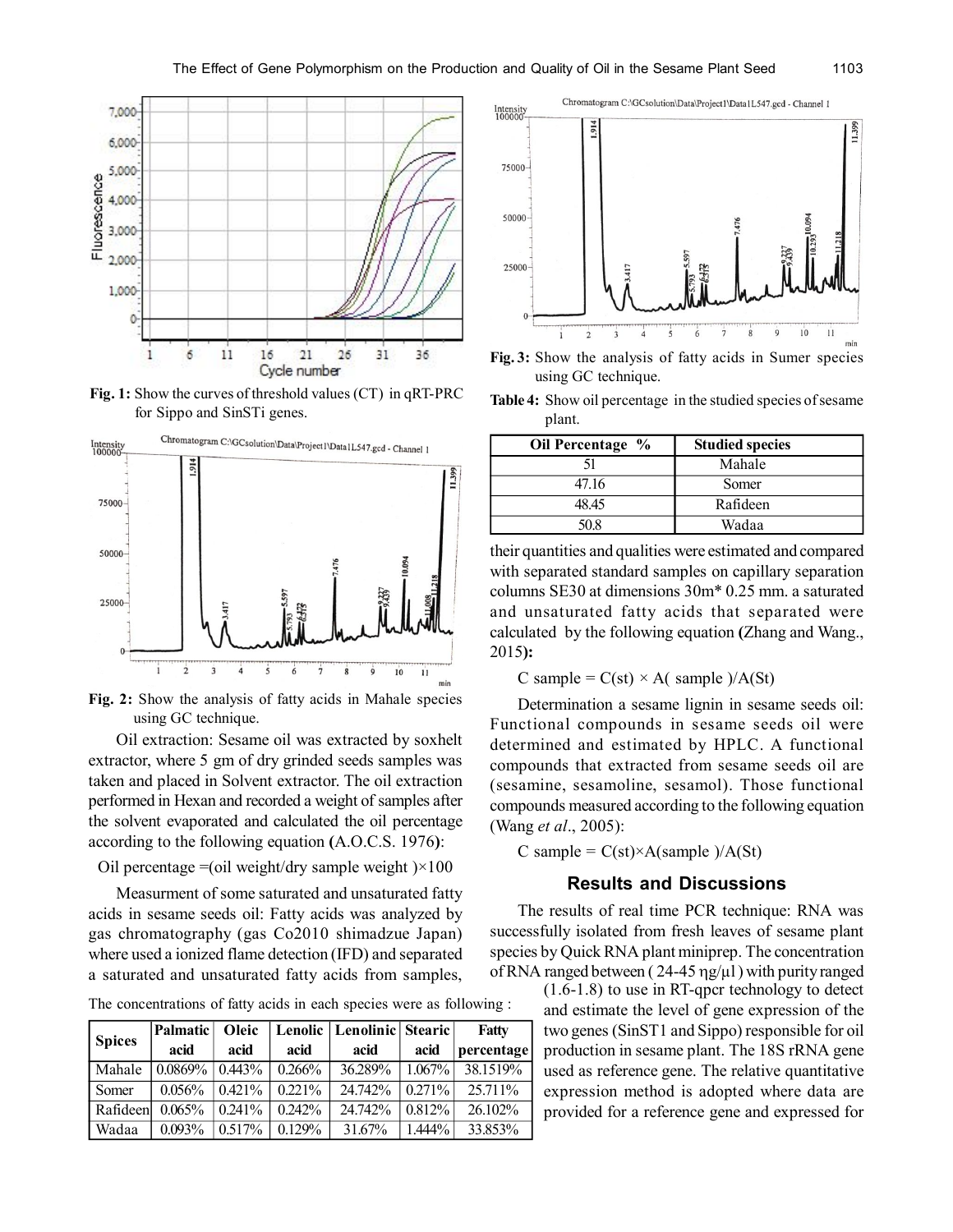

**Fig. 4:** Show the analysis of fatty acids in Rafideen species using GC technique.



**Fig. 5:** Show the analysis of fatty acids in Wadda species using GC technique.

reference gene in all cells of the organism under natural and pathological conditions, Although some of reference gene is expressed in most cases at constant level, but there are genes whose expressed may change according to conditions. To compare RNA transcription levels, Ct threshold values were compared, where Ct is the number of cycles needed to fluorescence emission for the dye to reach the threshold level and detect the reaction. After determining the Ct values, a value of ΔCt is found to correct the concentration values Ct of all genes for which gene expression is determined based on the reference gene value, ΔCt is calculated from the difference between CT of the target gene and the reference gene (Xiayu *et al*., 2013) according to the following equation.

**Table 5:** Show the concentrations of antioxidants in species of sesame plants.

| Concentrations  Sesamoline   Sesamine   Sesamol   Species |      |       |       |          |
|-----------------------------------------------------------|------|-------|-------|----------|
| ppm                                                       | ppm  | ppm   | ppm   |          |
| 116,2                                                     | 19.6 | 36.9  | 59.7  | Mahale   |
| 221.2                                                     | 38.8 | 85.5  | 96.9  | Somer    |
| 506.6                                                     | 94.6 | 211.8 | 200.2 | Rafideen |
| 269.5                                                     | 80.8 | 88.9  | 99.8  | Wadaa    |

#### ΔCt(patients)=Ct(patients)mean-Ct(reference)mean

The purpose of using a real time PCR is to determine a level of gene expression for target gene, the gene expression regulator level was calculated from the following equation (Libin *et al*,. 2012):

Normalized target gene expression level = cycle number - ΔCt

The amplification accuracy of gene product was noticed by the value of cycle threshold (Ct) for the triplicate reactions, the data obtained from real time experiments were detected according to the Ct values which calculated from cycles and was proportional to the starting target copy number (logarithmic scale) used for amplification (the point that the fluorescence signal increased above baseline is the threshold cycle) which are inversely related to the amount of starting template that mean the high value of Ct refers to the low levels of gene expression or amplification gene.

The highest gene expression of *SiNST1* gene in a Mahale and Wadaa varieties followed by Rafideen then somer, while a highest gene expression of Sippo gene was in Somer then Rafideen followed by Wadaa, Mahale as shown in table 1.

The results of GC technique: five fatty acids were identified, two saturated and three unsaturated fatty acid based on a standard solution.

- a. Saturated fatty acids
- 1. Palmatic Acid, 2. Stearic Acid
- b.. Unsaturated fatty acids
- 1. Oleic Acid, 2. lenolic Acid, 3. Lenolinic Acid

As shown in the table above, the highest percentage of fatty acids studied was in the Mahale variety and the lowest was in the Sumer variety.

As shown in the table above, the highest percentage of oil was in the Mahale variety and the lowest was in the Somer variety.

The results of HPLC technique: the results of HPLC technique showed that there are sesame lignin in oil of sesame plants: sesamol, sesamoline and sesamine according to standard solution and analysis conditions.

As shown in table 5, the highest concentration of ginans was in the Rafidain variety and the lowest concentration was in the local cultiva.

The highest level of gene expression of *SiNST1* gene was record in Mahale and Wadaa Varieties. The highest percentage of oil was found in Mahale followed by Wadaa, then the Rafideen variety where the level of gene expression and oil ratio was higher than the Somer variety,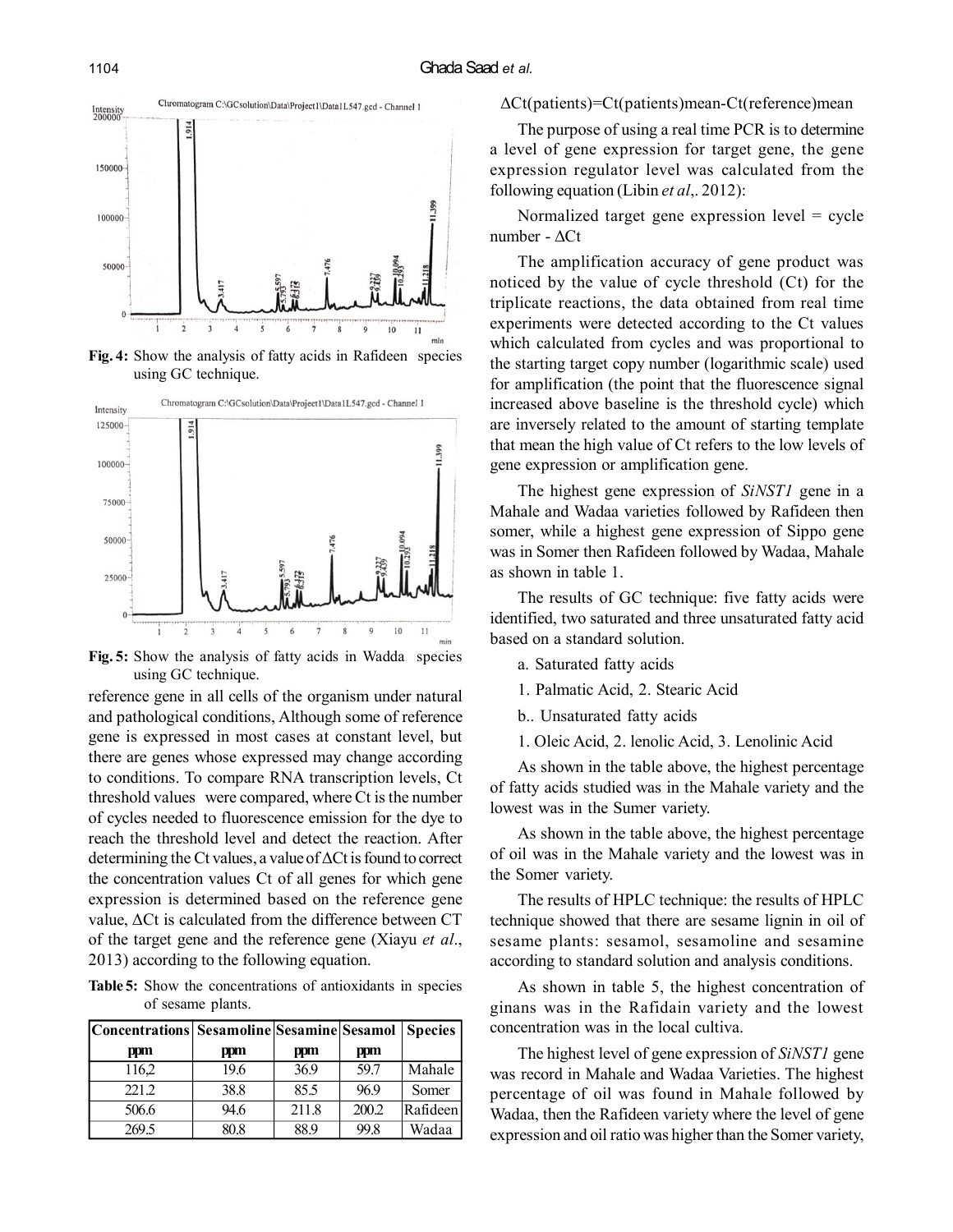













**Fig. 9:** Show the analysis of sesame lignin in Wadaa specie.

the level of gene expression and oil percentage in somer was lower than other varieties, this indicates to the direct correlation between expression level of *SiNST1* gene and oil percentage (where a gene expression increase, the oil percentage increase), a level of gene expression of *SiNST1* gene effects on the percentage of fatty acids whereas, a level of gene expression increase the percentage of fatty acids (lenolinic, Stearic, oleic, lenolic and palmatic acid) increase too.

The *SiPPO* gene showed that a lowest level of gene expression was found in Mahale varieties while the oil percentage was higher than in it compared to the other varieties followed by Wadaa, where the level of gene expression was Lower than somer and rafideen while the oil percentage was found higher than rafideen and somer. The highest level of gene expression in somer but the oil percentage was lower than other species. This indicate to inverse relationship between gene expression of Sippo gene with oil percentage (when expression level decrease leading to increase in oil percentage). The level of gene expression of Sippo gene effected on fatty acids percentage whereas the level gene expression increase, the percentage of fatty acids decrease. It's founded that there are a relationship between oil percentage and it percentage of fatty acids. This difference between oil and fatty acids percentage is attributed to a variation of genetic and environmental factors. The study of gene expression levels for *SiPPO* and *SiNST1* found a variation in level of gene expression for each varieties. This variation in expression may be caused by a mutations. The gene expression based on a set of molecular mechanisms that affected on different steps of mRNA synthesis which include transcription, treatment, binding, transport, translation and storage. The gene expression is an essential level at which a genotype is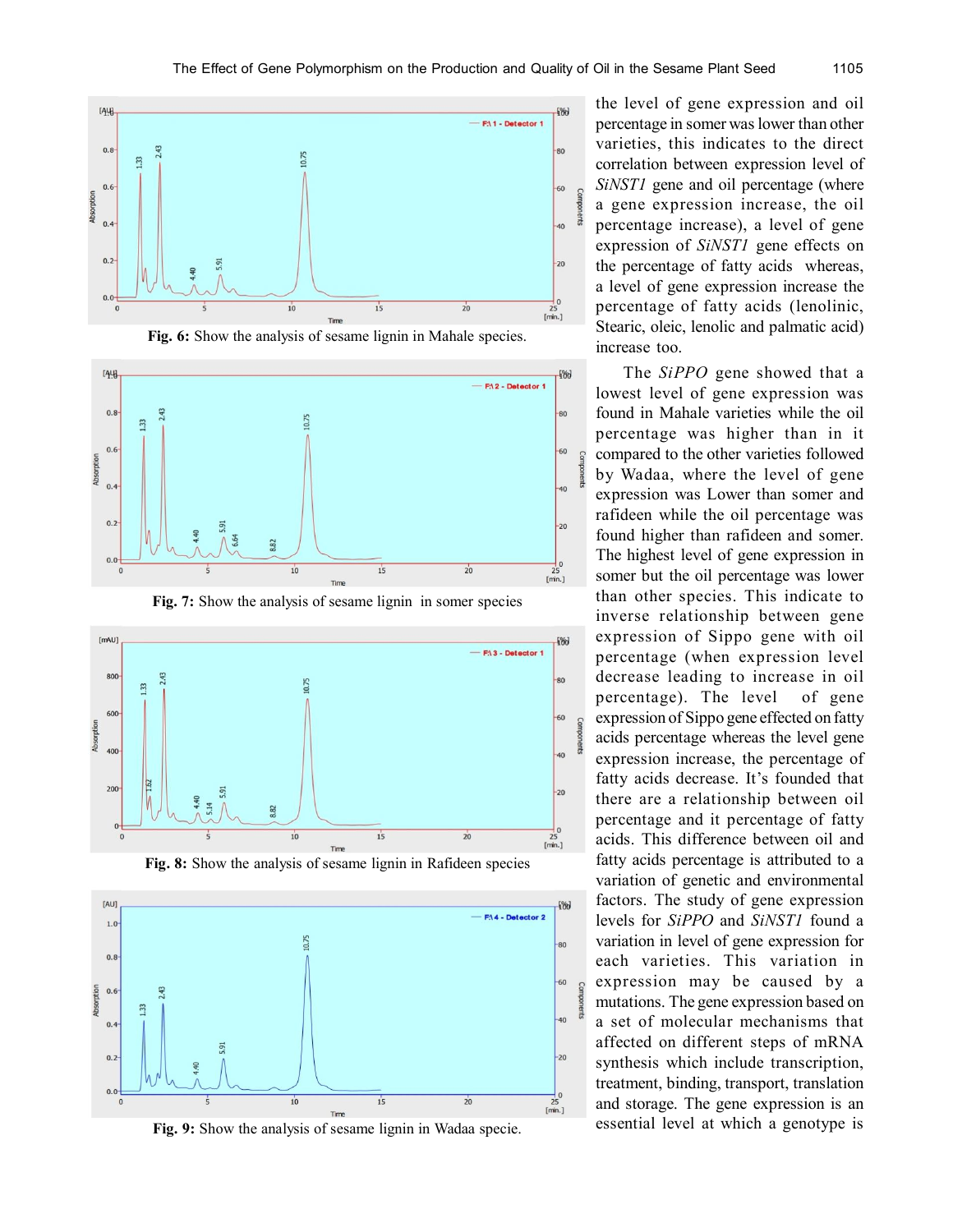expressed into phenotype that mean a genetic codon in DNA is translated to phenotype according to gene expression by proteins synthesis that control of the organism shape or acting as enzymes which stimulate the synthesis pathways of compounds within cells. The expression of genes also influenced by internal and external environmental factors. The internal factors are hormones and metabolic processes, while the external are any factors which effect on gene expression such as amount of light, the environment that plant grown in it (amount of plants in area unit) where it's affected on a light, nutrient, temperature and water amount.

The highest concentrations of Sesame lignans (antioxidants) was found in Rafideen variety followed by Wadaa, somer and Mahale varieties. The *SiNST1* gene was highest gene expression in the Mahale variety, while the concentration of Sesame lignan (antioxidant) was lower than all varieties, followed by the Wadaa variety the level of gene expression was higher while concentration of Sesame lignan (antioxidant) lower than Rafideen variety, followed by the Rafideen variety the level of gene expression was lower than Mahale and wadaa varieties while the concentration of Sesame lignan (antioxidant) higher than all varieties, Finally, somer variety the level of gene expression was lower than all varieties while the concentration of Sesame lignan (antioxidant) higher than Mahale variety. The *SiPPO* gene was the highest expression in the Somer variety while the concentration of Sesame lignan (antioxidant) was lower than Wadaa and rafideene varieties, followed by the Rafideen variety the level of gene expression was lower than the Somer variety while the concentration of Sesame lignan (antioxidant) was higher than all varieties, followed by Wadaa variety the level of gene expression was Less than Somer and Rafideen varieties while the concentration of Sesame lignan (antioxidant) is lower than Rafideen variety and higher than Somer variety and finally Mahale variety the level of gene expression was lower than all varieties as well as the concentration of Sesame lignan (antioxidant) less than all varieties, this indicates that there is no relationship between genes and the content of Sesame lignans (antioxidants) or that there is no relationship between the proportion of oil and the content of Sesame lignan (antioxidant).

The results showed that was a direct correlation between gene expression of *SiNST1* gene and oil percentage, whereas *SiPPO* gene showed an inverse relationship between a level of gene expression and oil percentage. In addition, the *SiPPO* and *SiNST1* haven't effect on Sesame lignans, also, there was not a relationship between oil percentage and Concentration of Sesame lignans.

#### **References**

- A.O.C.S. (1976). Offcial and tentative method of American oil chemists crud fat Aa 6-38. Free Gossypol Ba 7-58. Moisture Ba 2-38. *The Societ Champain*, TL.
- Abdalbasit, A.M., M.A. Yousif and M.O. Nuha (2014). Composition and Stability of Traditional Processed Sesame oil . *Innovative Romanian food Biotechnology*., **15:** 51-57.
- Abeer, F.R., H.H. Imad and J.K. Mohanad (2017). A Review: Uses of Gas Chromatography-Mass Spectrometry (GC-MS) Technique for Analysis of Bioactive Natural Compounds of Some Plants. *International Journal of Toxicological and Pharmacological*., **9(1):** 81-85.
- Abuo-Gharbia, H.A., A.A.Y. Shehata and F. Shahidi (2000). Effect of processing on oxidative stability and lipid classes of sesame oil. *Food Res. Int.,* **33:** 331-340.
- Ajay, P., S.B. Amarinder and K. Farhath (2010). Nutritional, Medicinal and industrial Uses of Sesame (*Sesamum indicum* L.) Seeds-AN Overview. *Agriculturae Conspectus Scientificus*., **75(4) :** 159-168.
- Ashakumary, L., I. Rouyer, Y. Takahashi, T. Ide, N. Fukuda, T. Aoyama, T. Hashimoto, M. Mizugaki and M. Sugano (1999). Sesamin, a sesame Lignan, is a potent inducer of hepatic fatty acid oxidation in rat. *Metabolism*., **48:** 1303-1313.
- Bustin, S.A., V. Benes, T. Nolan and M.W. Pfaffl (2005). Quantitative real-time RT-PCR- a perspective. *J. Mol. Endocrinol.,* **34:** 597-601.
- Cheng, F.C., T.R. Jinn, R.C. Hou and J.T.C Tzen (2006). Neuroprotective effect of sesamin and sesamolin on gerbil brain in cerebal ischemia. *Int. J. Biomed. Sci*., **2:** 284-288.
- Cheung, S.C., Y.T. Szeto and I.F. Benzie (2007). Antioxidant Protection of edible oils. *Plant Foods Hum Nutr*., **62 :** 39-42.
- Dachtler, H.M., F.V. Frans and C.M. Stijin (2003). Characterization of sesame oil extracts and assessment of their antioxidant activity. *Eur. J. Lipid. Sci. Technol*., **105:** 488-496.
- Libin, W., M. Hongmei, Z. Ruihong, H. Xiuhua, Z. Tide and Z. Haiyang (2012). Identification and testing of reference genes for Sesame gene Expression analysis by quantitative real-time PCR. *Plantat*., **28:** 597-604.
- Marisa, L.W. and F.M. Juan (2005). Real-time PCR for mRNA quantitation. *Bio.Techniques*., **39(1):** 75-85.
- Monteiro, E.M., L.A. Chibli, C.H. Yamamoto, M.C. Pereira, F.M. Vilela, M.P. Rodarte, M.A. Pinto, M.D. Amaral, M.S. Silverio,A.L. Araujo and O.V. Sousa (2014). Antinociceptive and anti-inflammatory activities of the sesamin. *Nutrients.,* **6(5) :** 1931-1944.
- Nakano, D., D. Kurumazuka, Y. Nagai, A. Nishiyama, Y. Kiso and Y. Matsumura (2008). Dietary sesamin suppresses aortic NADPH oxidase in DOCA Salt hypertensive rats. *Clin. Exp. Pharmacol. Phsiol*., **35 :** 324- 326.
- Nzikou, J.M., L. Matos, G. Bouanga-Kalou, C.B. Ndangui, N.P.G. Pambou-Tobi, A. Kimbonguila, T. Silou, M. Linder and S.